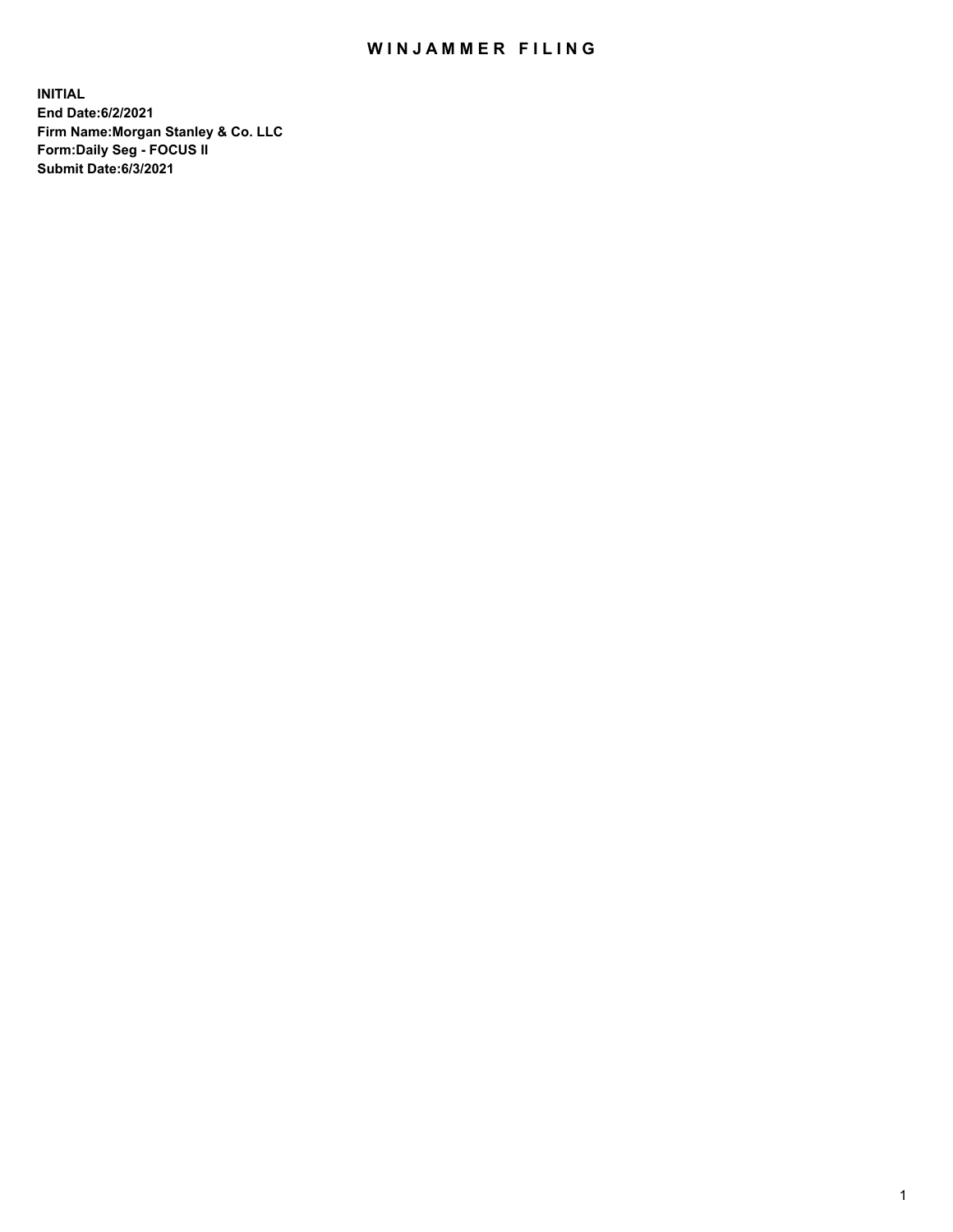**INITIAL End Date:6/2/2021 Firm Name:Morgan Stanley & Co. LLC Form:Daily Seg - FOCUS II Submit Date:6/3/2021 Daily Segregation - Cover Page**

| Name of Company                                                                                                                                                                                                                                                                                                                | <b>Morgan Stanley &amp; Co. LLC</b>                    |
|--------------------------------------------------------------------------------------------------------------------------------------------------------------------------------------------------------------------------------------------------------------------------------------------------------------------------------|--------------------------------------------------------|
| <b>Contact Name</b>                                                                                                                                                                                                                                                                                                            | <b>Ikram Shah</b>                                      |
| <b>Contact Phone Number</b>                                                                                                                                                                                                                                                                                                    | 212-276-0963                                           |
| <b>Contact Email Address</b>                                                                                                                                                                                                                                                                                                   | Ikram.shah@morganstanley.com                           |
| FCM's Customer Segregated Funds Residual Interest Target (choose one):<br>a. Minimum dollar amount: ; or<br>b. Minimum percentage of customer segregated funds required:% ; or<br>c. Dollar amount range between: and; or<br>d. Percentage range of customer segregated funds required between:% and%.                         | 235,000,000<br><u>0</u><br>0 Q<br>0 <sub>0</sub>       |
| FCM's Customer Secured Amount Funds Residual Interest Target (choose one):<br>a. Minimum dollar amount: ; or<br>b. Minimum percentage of customer secured funds required:% ; or<br>c. Dollar amount range between: and; or<br>d. Percentage range of customer secured funds required between: % and %.                         | 140,000,000<br><u>0</u><br><u>00</u><br>0 <sub>0</sub> |
| FCM's Cleared Swaps Customer Collateral Residual Interest Target (choose one):<br>a. Minimum dollar amount: ; or<br>b. Minimum percentage of cleared swaps customer collateral required:% ; or<br>c. Dollar amount range between: and; or<br>d. Percentage range of cleared swaps customer collateral required between:% and%. | 92,000,000<br><u>0</u><br>0 Q<br>0 <sub>0</sub>        |

Attach supporting documents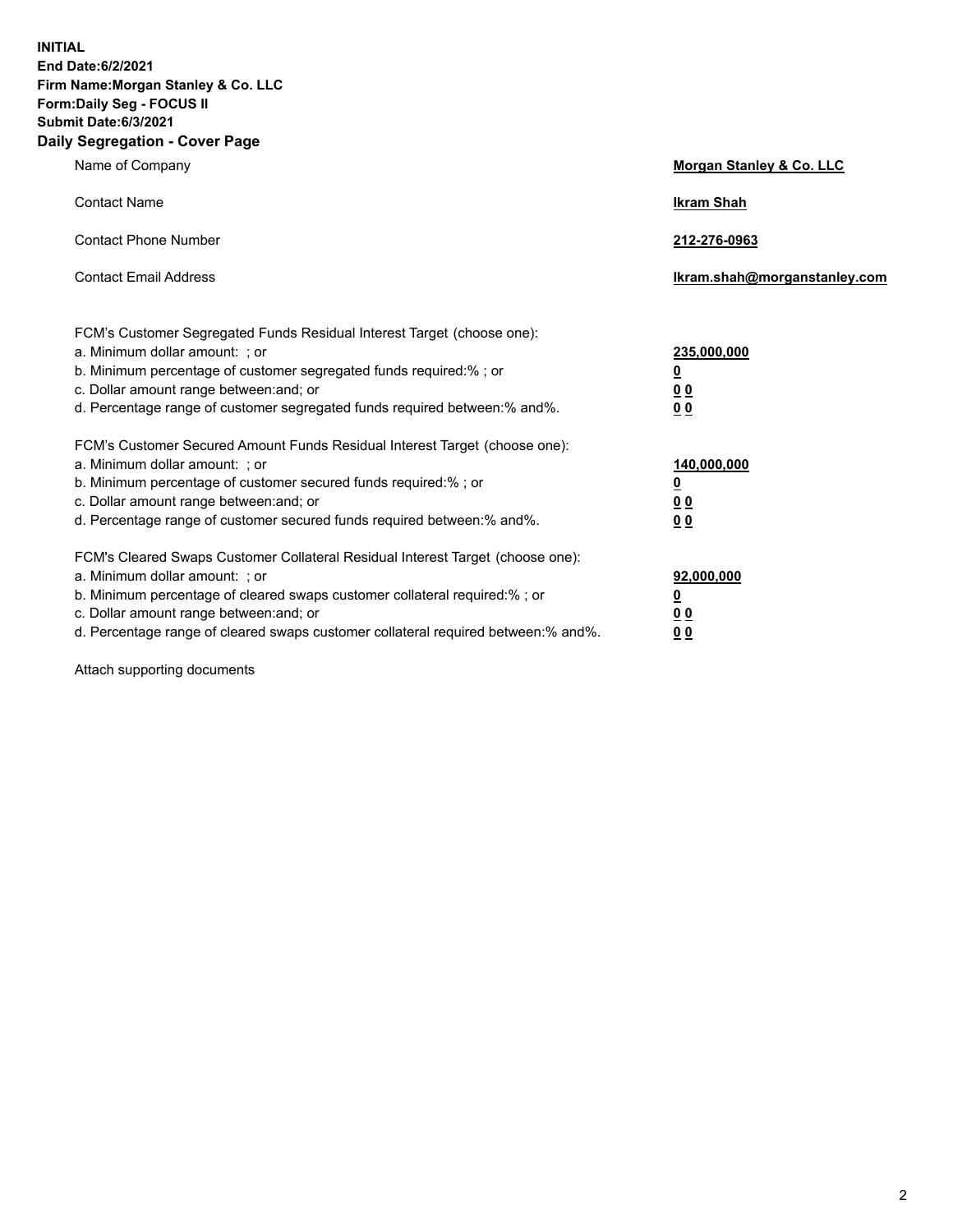## **INITIAL End Date:6/2/2021 Firm Name:Morgan Stanley & Co. LLC Form:Daily Seg - FOCUS II Submit Date:6/3/2021 Daily Segregation - Secured Amounts** Foreign Futures and Foreign Options Secured Amounts Amount required to be set aside pursuant to law, rule or regulation of a foreign government or a rule of a self-regulatory organization authorized thereunder 1. Net ledger balance - Foreign Futures and Foreign Option Trading - All Customers A. Cash **4,638,993,684** [7315] B. Securities (at market) **2,127,323,381** [7317] 2. Net unrealized profit (loss) in open futures contracts traded on a foreign board of trade **1,112,525,614** [7325] 3. Exchange traded options a. Market value of open option contracts purchased on a foreign board of trade **34,602,606** [7335] b. Market value of open contracts granted (sold) on a foreign board of trade **-25,130,559** [7337] 4. Net equity (deficit) (add lines 1. 2. and 3.) **7,888,314,726** [7345] 5. Account liquidating to a deficit and account with a debit balances - gross amount **47,409,146** [7351] Less: amount offset by customer owned securities **-46,949,772** [7352] **459,374** [7354] 6. Amount required to be set aside as the secured amount - Net Liquidating Equity Method (add lines 4 and 5) 7. Greater of amount required to be set aside pursuant to foreign jurisdiction (above) or line 6. FUNDS DEPOSITED IN SEPARATE REGULATION 30.7 ACCOUNTS 1. Cash in banks A. Banks located in the United States **537,404,275** [7500] B. Other banks qualified under Regulation 30.7 **606,511,739** [7520] **1,143,916,014** 2. Securities A. In safekeeping with banks located in the United States **551,930,830** [7540] B. In safekeeping with other banks qualified under Regulation 30.7 **45,211,167** [7560] **597,141,997** 3. Equities with registered futures commission merchants A. Cash **16,833,483** [7580] B. Securities **0** [7590] C. Unrealized gain (loss) on open futures contracts **5,934,244** [7600] D. Value of long option contracts **0** [7610] E. Value of short option contracts **0** [7615] **22,767,727** [7620] 4. Amounts held by clearing organizations of foreign boards of trade A. Cash **0** [7640] B. Securities **0** [7650] C. Amount due to (from) clearing organization - daily variation **0** [7660] D. Value of long option contracts **0** [7670] E. Value of short option contracts **0** [7675] **0** [7680] 5. Amounts held by members of foreign boards of trade A. Cash **3,695,076,863** [7700] B. Securities **1,530,181,383** [7710] C. Unrealized gain (loss) on open futures contracts **1,106,591,370** [7720] D. Value of long option contracts **34,602,606** [7730] E. Value of short option contracts **-25,130,559** [7735] **6,341,321,663** 6. Amounts with other depositories designated by a foreign board of trade **0** [7760] 7. Segregated funds on hand **0** [7765]

- 8. Total funds in separate section 30.7 accounts **8,105,147,401** [7770]
- 9. Excess (deficiency) Set Aside for Secured Amount (subtract line 7 Secured Statement Page 1 from Line 8)
- 10. Management Target Amount for Excess funds in separate section 30.7 accounts **140,000,000** [7780]
- 11. Excess (deficiency) funds in separate 30.7 accounts over (under) Management Target **76,373,301** [7785]

**0** [7305]

**7,888,774,100** [7355] **7,888,774,100** [7360] [7530]

[7570]

[7740] **216,373,301** [7380]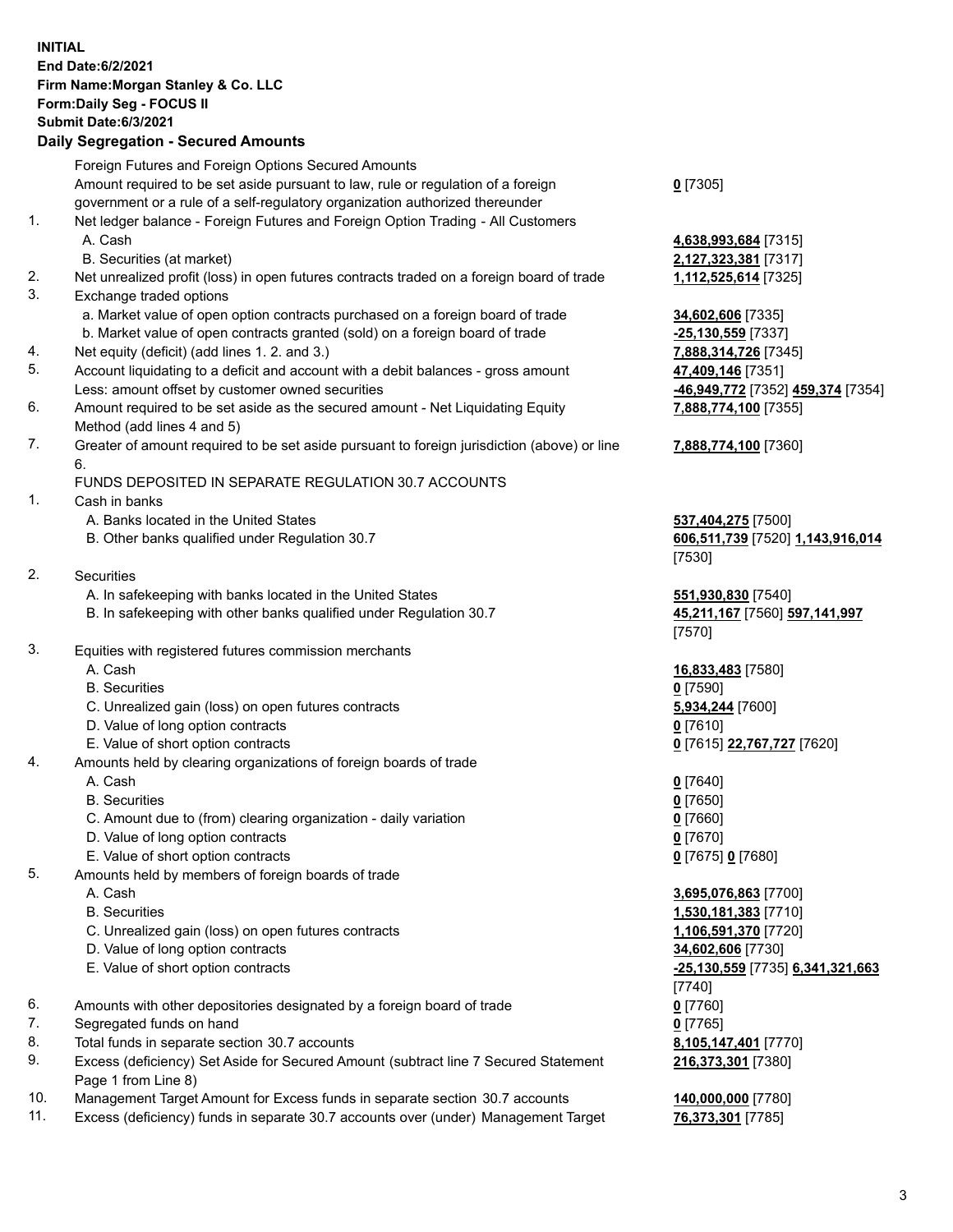| <b>INITIAL</b> | End Date:6/2/2021                                                                   |                                    |
|----------------|-------------------------------------------------------------------------------------|------------------------------------|
|                | Firm Name: Morgan Stanley & Co. LLC                                                 |                                    |
|                | Form: Daily Seg - FOCUS II                                                          |                                    |
|                | <b>Submit Date:6/3/2021</b>                                                         |                                    |
|                | Daily Segregation - Segregation Statement                                           |                                    |
|                | SEGREGATION REQUIREMENTS(Section 4d(2) of the CEAct)                                |                                    |
| 1.             | Net ledger balance                                                                  |                                    |
|                | A. Cash                                                                             | 12,424,236,742 [7010]              |
|                | B. Securities (at market)                                                           | 8,159,491,365 [7020]               |
| 2.             | Net unrealized profit (loss) in open futures contracts traded on a contract market  | 5,423,620,312 [7030]               |
| 3.             | Exchange traded options                                                             |                                    |
|                | A. Add market value of open option contracts purchased on a contract market         | 905,880,073 [7032]                 |
|                | B. Deduct market value of open option contracts granted (sold) on a contract market | -421,533,108 [7033]                |
| 4.             | Net equity (deficit) (add lines 1, 2 and 3)                                         | 26,491,695,384 [7040]              |
| 5.             | Accounts liquidating to a deficit and accounts with                                 |                                    |
|                | debit balances - gross amount                                                       | 164,642,505 [7045]                 |
|                | Less: amount offset by customer securities                                          | -164,196,429 [7047] 446,076 [7050] |
| 6.             | Amount required to be segregated (add lines 4 and 5)                                | 26,492,141,460 [7060]              |
|                | FUNDS IN SEGREGATED ACCOUNTS                                                        |                                    |
| 7.             | Deposited in segregated funds bank accounts                                         |                                    |
|                | A. Cash                                                                             | 3,776,486,018 [7070]               |
|                | B. Securities representing investments of customers' funds (at market)              | $0$ [7080]                         |
|                | C. Securities held for particular customers or option customers in lieu of cash (at | 2,565,229,252 [7090]               |
|                | market)                                                                             |                                    |
| 8.             | Margins on deposit with derivatives clearing organizations of contract markets      |                                    |
|                | A. Cash                                                                             | 14,454,115,371 [7100]              |
|                | B. Securities representing investments of customers' funds (at market)              | $0$ [7110]                         |
|                | C. Securities held for particular customers or option customers in lieu of cash (at | 5,078,708,420 [7120]               |
|                | market)                                                                             |                                    |
| 9.             | Net settlement from (to) derivatives clearing organizations of contract markets     | -7,553,041 [7130]                  |
| 10.            | Exchange traded options                                                             |                                    |
|                | A. Value of open long option contracts                                              | 905,880,073 [7132]                 |
|                | B. Value of open short option contracts                                             | -421,533,108 [7133]                |
| 11.            | Net equities with other FCMs                                                        |                                    |
|                | A. Net liquidating equity                                                           | 13,387,798 [7140]                  |
|                | B. Securities representing investments of customers' funds (at market)              | $0$ [7160]                         |
|                | C. Securities held for particular customers or option customers in lieu of cash (at | $0$ [7170]                         |
|                | market)                                                                             |                                    |
| 12.            | Segregated funds on hand                                                            | 515,553,693 [7150]                 |
| 13.            | Total amount in segregation (add lines 7 through 12)                                | 26,880,274,476 [7180]              |
| 14.            | Excess (deficiency) funds in segregation (subtract line 6 from line 13)             | 388,133,016 [7190]                 |
| 15.            | Management Target Amount for Excess funds in segregation                            | 235,000,000 [7194]                 |
| 16.            | Excess (deficiency) funds in segregation over (under) Management Target Amount      | 153,133,016 [7198]                 |
|                | <b>Excess</b>                                                                       |                                    |